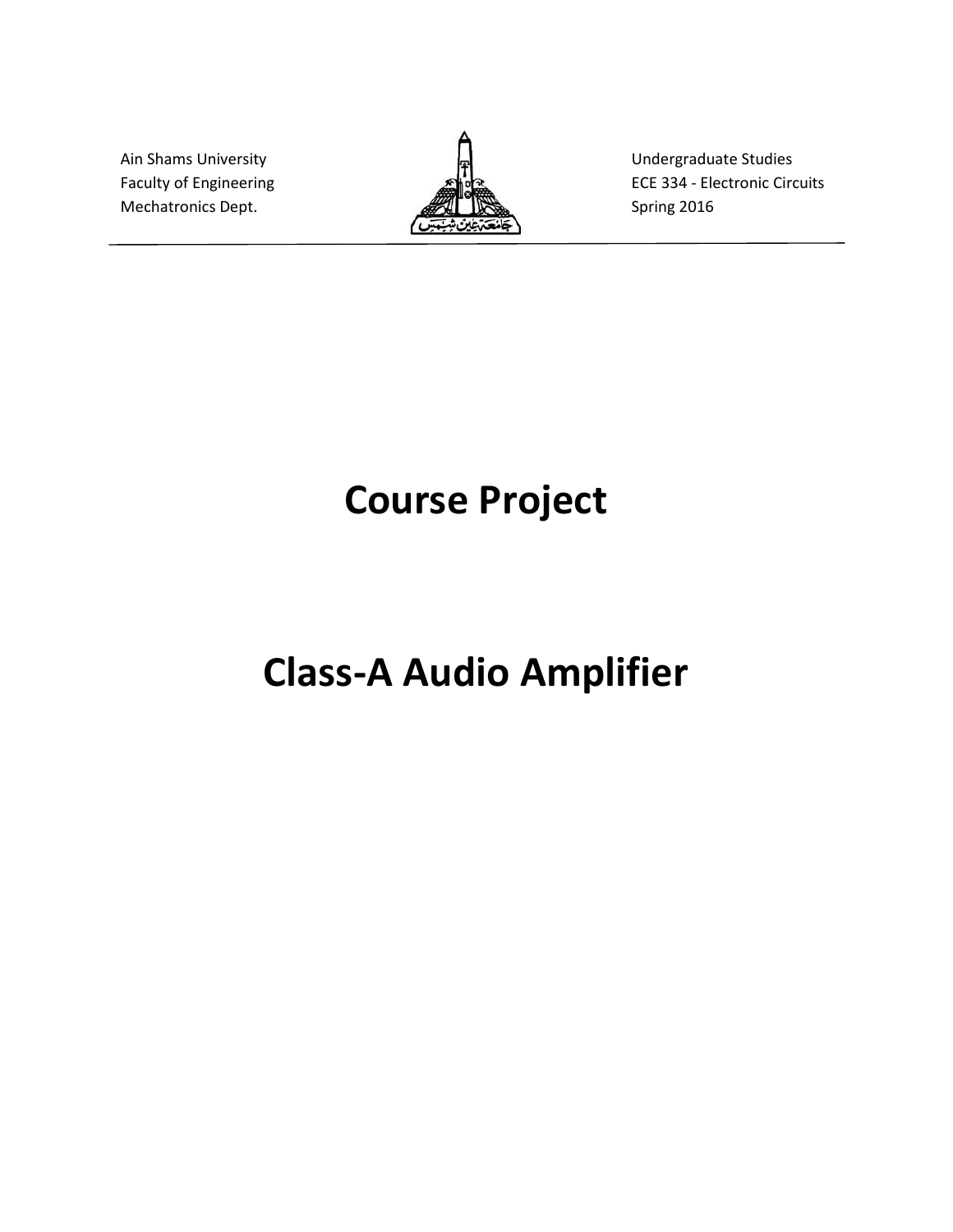### 1.0 PROJECT DESCRIPTION

After learning the theory of operation of Bipolar-Junction transistor (BJT); one can use this device as an amplifier to magnify any type of electrical signal.

The BJT is used quite often in audio system and sound amplifications. Sound signals need to be amplified enough to be able to supply speakers.

In this project it is required to design a "Class-A audio amplifier" with variable gain to amplify an audio signal.

### 2.0 PROJECT REQUIRMENTS

This section summarizes all project requirements in the following points:

- **Design a Class-A audio amplifier using BJT transistors. Make sure that the inputs & outputs** of the circuit are AC coupled.
- The amplifier should provide at least a gain of 10x with variable gain (Gain  $\geq$  10); which is sufficient to amplify an audio signal of magnitude 0.1V to 1V at frequency of ( $f_{\text{Source}} \leq 5$ KHz) which is considered the average audio frequency range. The amplified signal is connected to a speaker of low input impedance (8 Ω - 180 Ω). Having such low R<sub>Load</sub> should not affect the amplifier functionality. The figure below shows the desired system.
- The available DC supply is 9V only, and the maximum drawn current should not exceed 15 mA for the entire circuit.
- The design should not introduce distortion to the signal. The output signal should not be clipped by any means in order to provide clean sound to the speakers.
- Design the circuit on papers first; then simulate the circuit on Multisim tool. Make sure that the designed circuit behaves as expected on the simulator.
- Buy the necessary components needed to build your circuit on a bread-board.

Students can be divided into groups of 3 students (not more or less); each group should deliver all requirements stated in section 3.